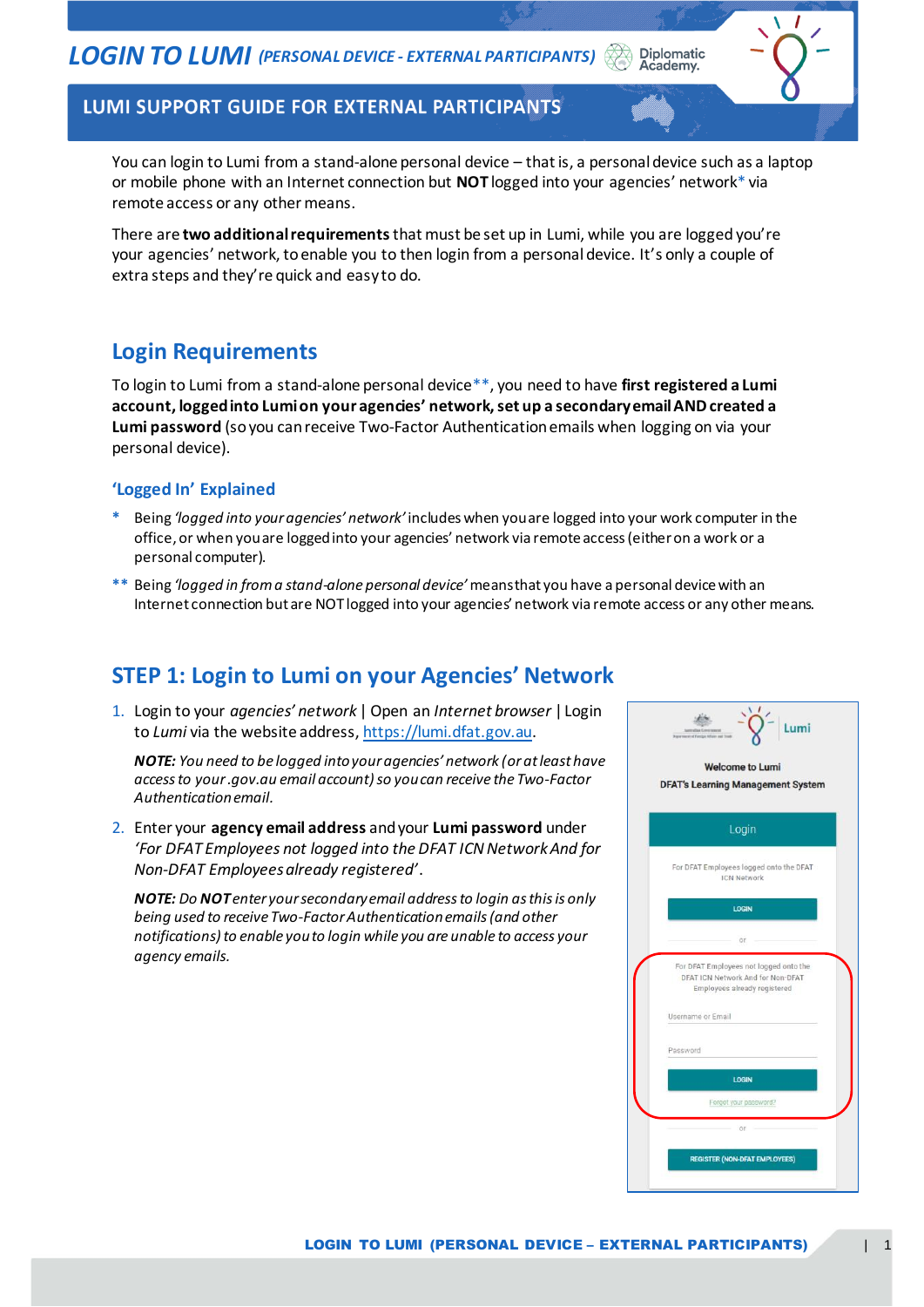#### **STEP 2: Set Up a Secondary Email & Password**

While you are logged into Lumi via your agencies' network, **set up a secondary email AND create a Lumi password**.

*NOTE: You only have to set this up once. You will then receive Lumi notifications to your agencies' email account and your secondary email account.*

1. While logged into Lumi on your agencies' network, select the **'person'**icon in the top right-hand corner of the Home page | Select **'Secondary Email'**.



2. Enter your **secondary email address** and select **'Submit'**.

*NOTE: Make sure the secondary email account is one you can access from your personal device so you can receive the Two-Factor Authentication emails.*

| Add Secondary Email                                                     |               |               |
|-------------------------------------------------------------------------|---------------|---------------|
| By adding a secondary email, you are able to use<br>MFA with this email |               |               |
| Secondary Email                                                         |               |               |
|                                                                         | <b>SURMIT</b> | <b>CANCEL</b> |

3. Select **'Change Password'**from the bottom left-hand side of the Home page.



4. Select **'REQUEST PASSWORD CHANGE'**.

| Change Password                                      |
|------------------------------------------------------|
| You will be sent an email with further instructions. |
| <b>REQUEST PASSWORD CHANGE</b>                       |

5. You will receive an email (to both your agency and secondary email accounts) from Lumi asking you to change your password.

*NOTE:* For security reasons, your password must be changed within 20 minutes of receiving the email.

**DO NOT** use your agency network password when creating your Lumi password.

*Check that Lumi emails don't end up in your Junk/Spam mail folders (both for your agency email account and your secondary email account).*